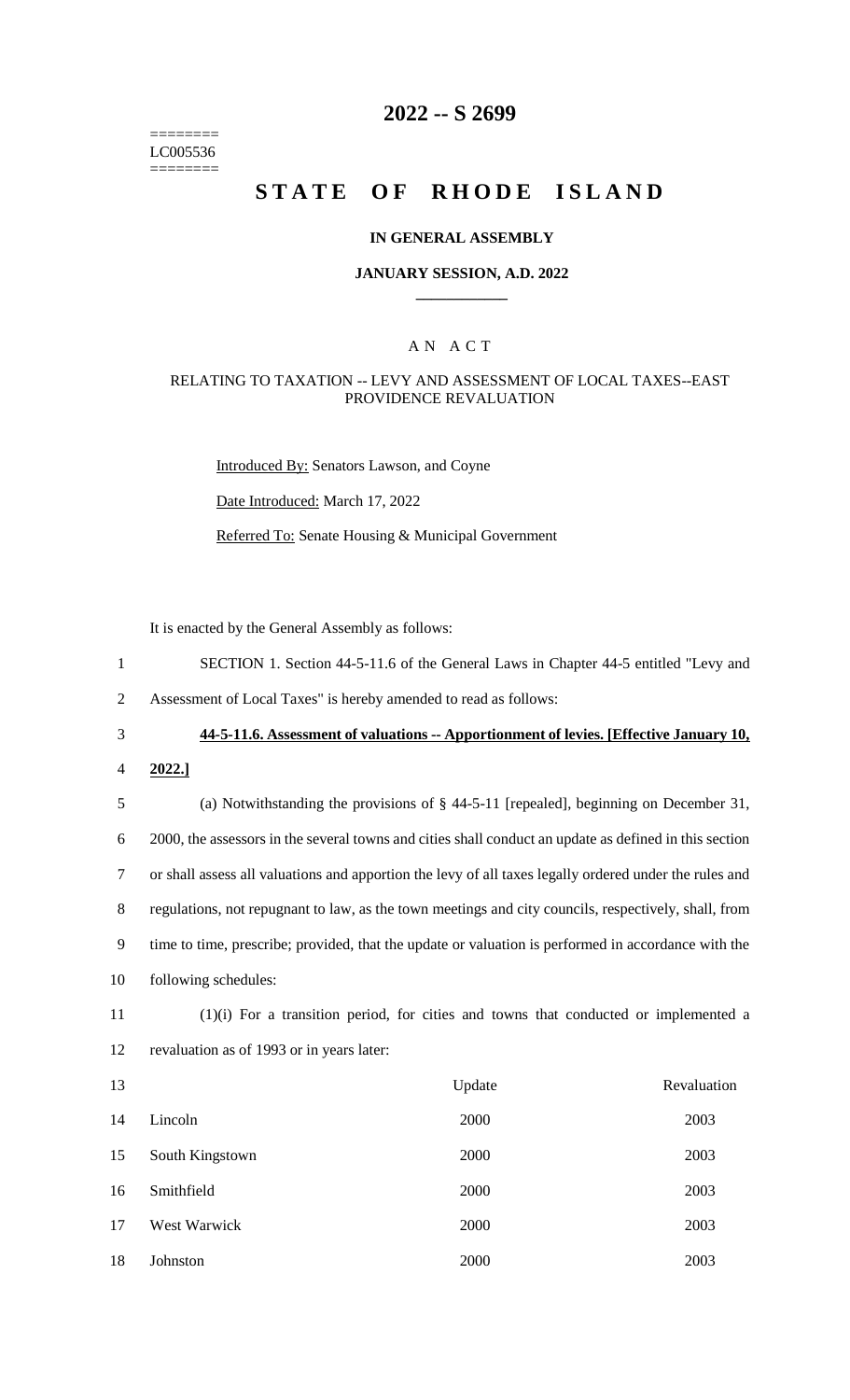| $\mathbf{1}$   | Burrillville                                                                                | 2000      |           | 2003        |  |
|----------------|---------------------------------------------------------------------------------------------|-----------|-----------|-------------|--|
| $\overline{2}$ | North Smithfield                                                                            | 2000      |           | 2003        |  |
| 3              | <b>Central Falls</b>                                                                        | 2000      |           | 2003        |  |
| $\overline{4}$ | North Kingstown                                                                             | 2000      |           | 2003        |  |
| 5              | Jamestown                                                                                   | 2000      |           | 2003        |  |
| 6              | North Providence                                                                            | 2001      |           | 2004        |  |
| $\overline{7}$ | Cumberland                                                                                  | 2001      |           | 2004        |  |
| 8              | <b>Bristol</b>                                                                              | 2004      |           | 2001        |  |
| 9              | Charlestown                                                                                 | 2001      |           | 2004        |  |
| 10             | East Greenwich                                                                              | 2002      |           | 2005        |  |
| 11             | Cranston                                                                                    | 2002      |           | 2005        |  |
| 12             | Barrington                                                                                  | 2002      |           | 2005        |  |
| 13             | Warwick                                                                                     | 2003      |           | 2006        |  |
| 14             | Warren                                                                                      | 2003      |           | 2006        |  |
| 15             | East Providence                                                                             | 2003      |           | 2006        |  |
| 16             | (ii) Provided that the reevaluation period for the town of New Shoreham shall be extended   |           |           |             |  |
| 17             | to 2003 and the update for the town of Hopkinton may be extended to 2007 with no additional |           |           |             |  |
| 18             | reimbursements by the state relating to the delay.                                          |           |           |             |  |
| 19             | (iii) The implementation date for this schedule is December 31, of the stated year.         |           |           |             |  |
| 20             | (iv) Those cities and towns not listed in this schedule shall continue the revaluation      |           |           |             |  |
| 21             | schedule pursuant to $\S$ 44-5-11 [repealed].                                               |           |           |             |  |
| 22             | $(2)(i)$ For the post-transition period and in years thereafter:                            |           |           |             |  |
| 23             |                                                                                             | Update #1 | Update #2 | Revaluation |  |
| 24             | Woonsocket                                                                                  | 2002      | 2005      | 2008        |  |
| 25             | Pawtucket                                                                                   | 2002      | 2005      | 2008        |  |
| 26             | Portsmouth                                                                                  | 2001      | 2004      | 2007        |  |
| 27             | Coventry                                                                                    | 2001      | 2004      | 2007        |  |
| 28             | Providence                                                                                  | 2003      | 2006      | 2009        |  |
| 29             | Foster                                                                                      | 2002      | 2005      | 2008        |  |
| 30             | Middletown                                                                                  | 2002      | 2005      | 2008        |  |
| 31             | Little Compton                                                                              | 2003      | 2006      | 2009        |  |
| 32             | Scituate                                                                                    | 2003      | 2006      | 2009        |  |
| 33             | Westerly                                                                                    | 2003      | 2006      | 2009        |  |
| 34             | West Greenwich                                                                              | 2004      | 2007      | 2010        |  |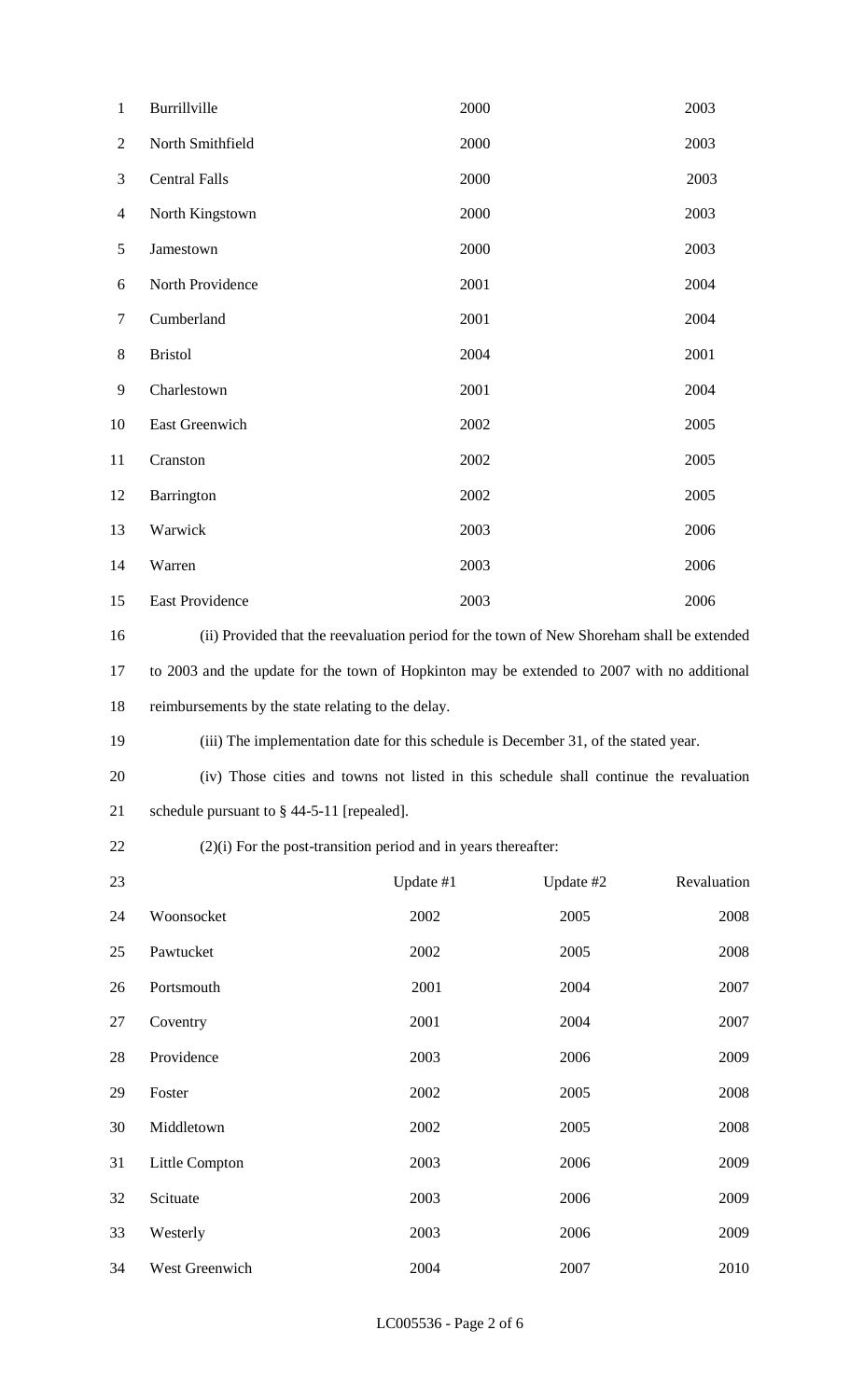| $\mathbf{1}$   | Glocester            | 2004 | 2007 | 2010 |
|----------------|----------------------|------|------|------|
| $\mathbf{2}$   | Richmond             | 2004 | 2007 | 2010 |
| $\mathfrak{Z}$ | <b>Bristol</b>       | 2004 | 2007 | 2010 |
| $\overline{4}$ | Tiverton             | 2005 | 2008 | 2011 |
| $\mathfrak{S}$ | Newport              | 2005 | 2008 | 2011 |
| 6              | New Shoreham         | 2006 | 2009 | 2012 |
| $\tau$         | Narragansett         | 2005 | 2008 | 2011 |
| $8\,$          | Exeter               | 2005 | 2008 | 2011 |
| $\mathbf{9}$   | Hopkinton            | 2007 | 2010 | 2013 |
| 10             | Lincoln              | 2006 | 2009 | 2012 |
| 11             | South Kingstown      | 2006 | 2009 | 2012 |
| 12             | Smithfield           | 2006 | 2009 | 2012 |
| 13             | West Warwick         | 2006 | 2009 | 2012 |
| 14             | Johnston             | 2006 | 2009 | 2012 |
| 15             | Burrillville         | 2006 | 2009 | 2012 |
| 16             | North Smithfield     | 2006 | 2009 | 2012 |
| 17             | <b>Central Falls</b> | 2006 | 2009 | 2012 |
| 18             | North Kingstown      | 2006 | 2009 | 2012 |
| 19             | Jamestown            | 2006 | 2009 | 2012 |
| 20             | North Providence     | 2007 | 2010 | 2013 |
| 21             | Cumberland           | 2007 | 2010 | 2013 |
| 22             | Charlestown          | 2007 | 2010 | 2013 |
| 23             | East Greenwich       | 2008 | 2011 | 2014 |
| 24             | Cranston             | 2008 | 2011 | 2014 |
| 25             | Barrington           | 2008 | 2010 | 2014 |
| 26             | Warwick              | 2009 | 2012 | 2015 |
| 27             | Warren               | 2009 | 2012 | 2016 |
| 28             | East Providence      | 2009 | 2012 | 2015 |

 (ii) The implementation date for the schedule is December 31 of the stated year. Upon the completion of the update and revaluation according to this schedule, each city and town shall conduct a revaluation within nine (9) years of the date of the prior revaluation and shall conduct an update of real property every three (3) years from the last revaluation. Provided, that for the town of Bristol, the time for the first statistical update following the 2010 revaluation shall be extended from 2013 to 2014 and said statistical update shall be based on valuations as of December 31, 2014,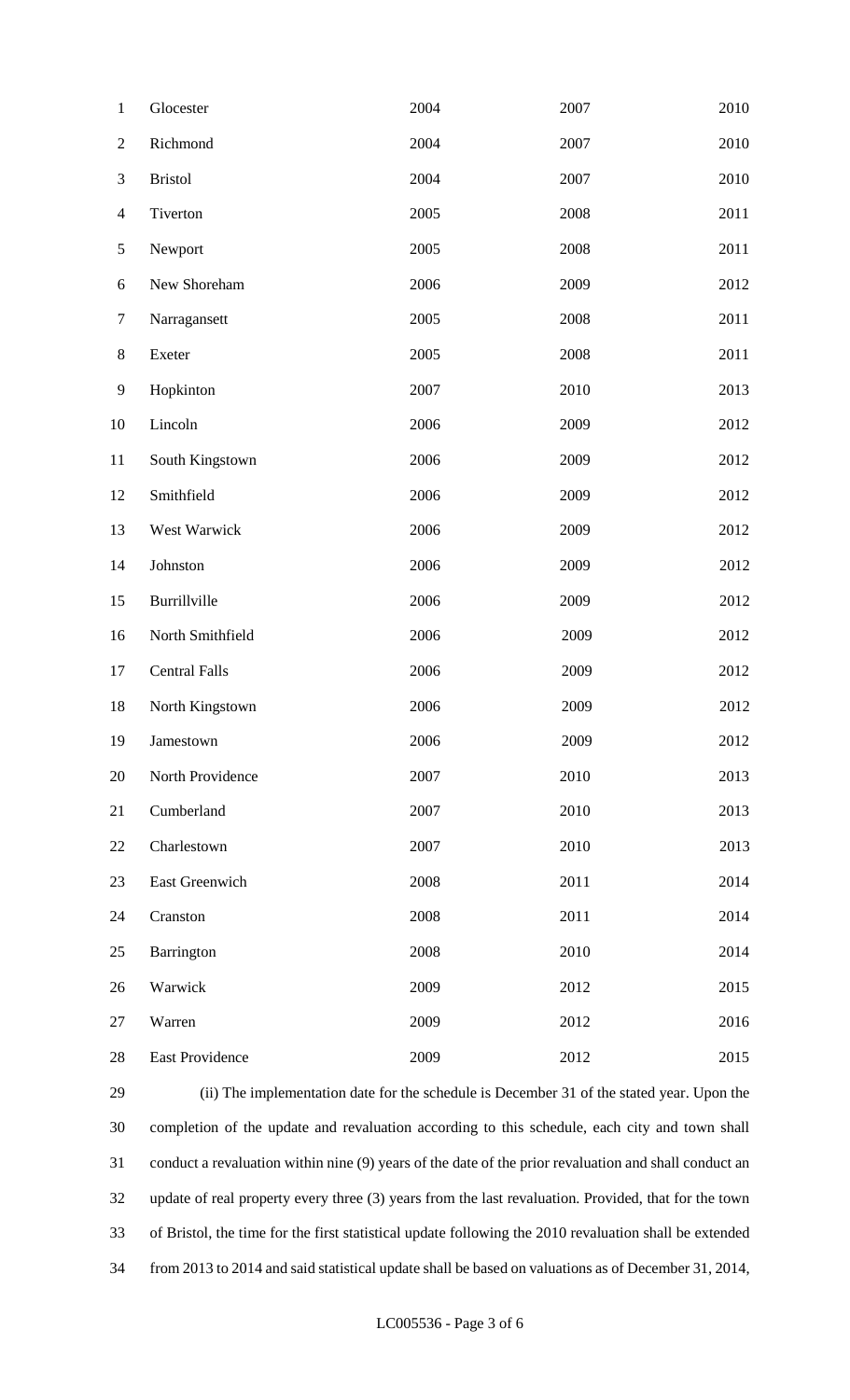and the first revaluation following the December 31, 2014, and 2015 statistical revaluation shall be extended from 2016 to 2019 and said revaluation shall be based on valuations as of December 31, 2018, and, that for the city of Woonsocket, the time of the first statistical update following the 2017 revaluation shall be extended from 2020 to 2021, and the statistical update shall be based on the 5 valuations as of December 31, 2021. Provided that for the city of East Providence, the revaluation period as of the December 31, 2021, assessment date shall be extended to the December 31, 2024, assessment date, with no additional reimbursements by the state relating to the delay. (iii) Cities and towns shall not change the assessment of any property based on the purchase price of the property after a transfer occurs except in accordance with a townwide or citywide revaluation or update schedule; provided that, this prohibition shall not apply to completed new real estate construction.

 (b) No later than February 1, 1998, the director of the department of revenue shall promulgate rules and regulations consistent with the provisions of this section to define the requirements for the updates that shall include, but not be limited to:

- 15 (1) An analysis of sales;
- (2) A rebuilding of land value tables;

(3) A rebuilding of cost tables of all improvement items; and

 (4) A rebuilding of depreciation schedules. Upon completion of an update, each city or town shall provide for a hearing and/or appeal process for any aggrieved person to address any issue that arose during the update.

 (c) The costs incurred by the towns and cities for the first update shall be borne by the state in an amount not to exceed twenty dollars (\$20.00) per parcel. The costs incurred by the towns and cities for the second update shall be borne eighty percent (80%) by the state (in an amount not to exceed sixteen dollars (\$16.00) per parcel) and twenty percent (20%) by the town or city, and in the third update and thereafter, the state shall pay sixty percent (60%) of the update (not to exceed twelve dollars (\$12.00) per parcel) and the town or city shall pay forty percent (40%); provided, that for the second update and in all updates thereafter, that the costs incurred by any city or town that is determined to be a distressed community pursuant to § 45-13-12 shall be borne eighty percent (80%) by the state and twenty percent (20%) by the city or town for all updates required by this section.

 (d) The office of municipal affairs, after consultation with the League of Cities and Towns and the Rhode Island Assessors' Association, shall recommend adjustments to the costs formula described in subsection (c) of this section based upon existing market conditions.

(e) Any property that is either exempt from the local property tax pursuant to § 44-3-3 or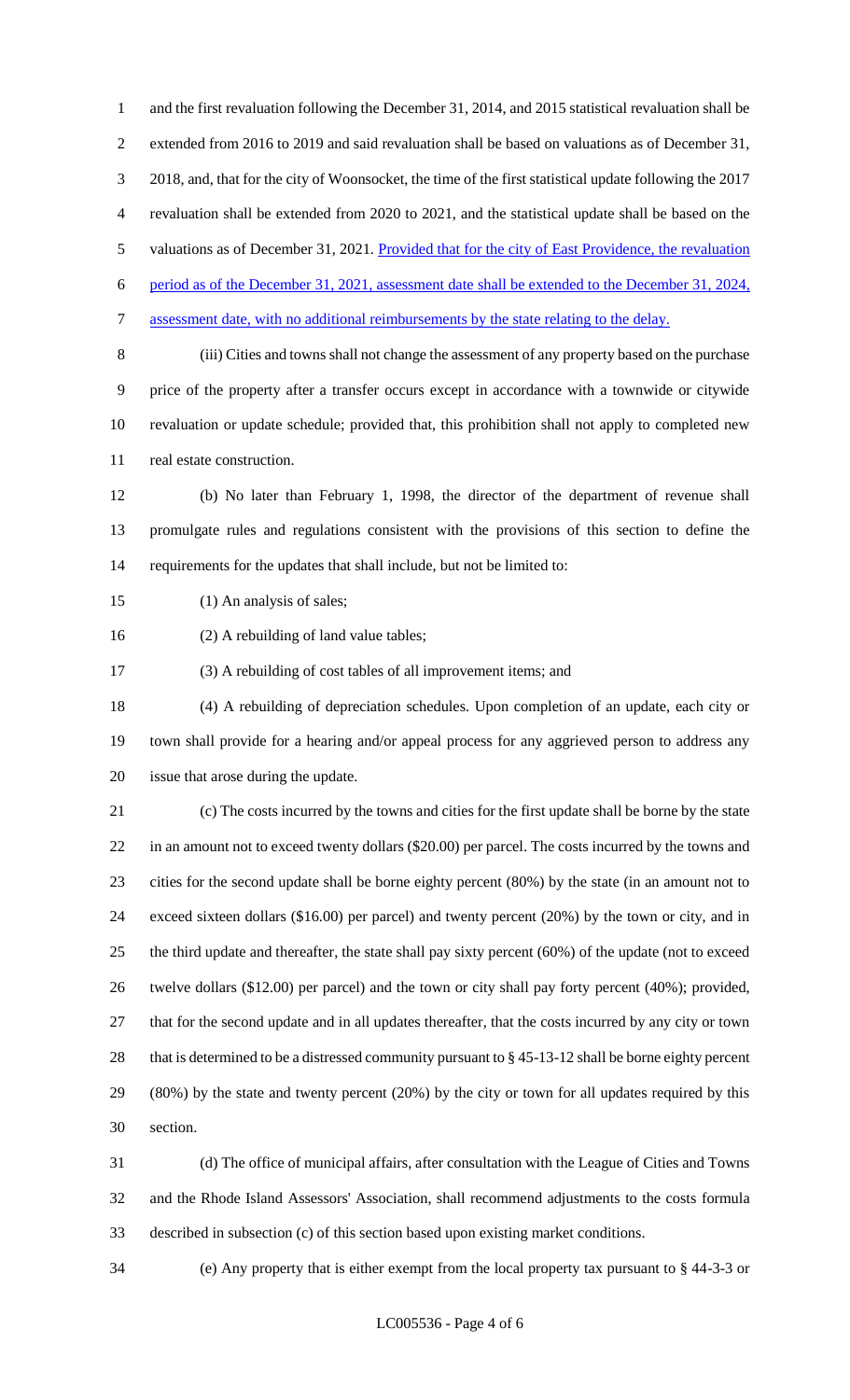pays a city or town an amount in lieu of taxes is not required to have its values updated pursuant to this section and the property is not eligible for the reimbursement provisions of subsection (c) of this section. However, those properties that are exempt from taxation and are eligible for state appropriations in lieu of property tax under the provisions of § 45-13-5.1 are eligible for state reimbursement pursuant to subsection (c) of this section, provided, that these properties were revalued as part of that city or town's most recent property revaluation.

 (f) No city or town is required to conduct an update pursuant to this section unless the state has appropriated sufficient funds to cover the state's costs as identified in subsection (c) of this section.

 (g) Any city or town that fails to conduct an update or revaluation as required by this section, or requests and receives an extension of the dates specified in this section, shall receive the same amount of state aid under §§ 45-13-1, 45-13-5.1, and 45-13-12 in the budget year for which the new values were to apply as the city or town received in state aid in the previous budget year; provided, however, if the new year's entitlement is lower than the prior year's entitlement, the lower amount applies, except for the town of New Shoreham for the fiscal year 2003.

 (h) Any bill or resolution to extend the dates for a city or town to conduct an update or revaluation must be approved by a two-thirds (⅔) majority of both houses of the general assembly. SECTION 2. This act shall take effect upon passage.

#### ======== LC005536 ========